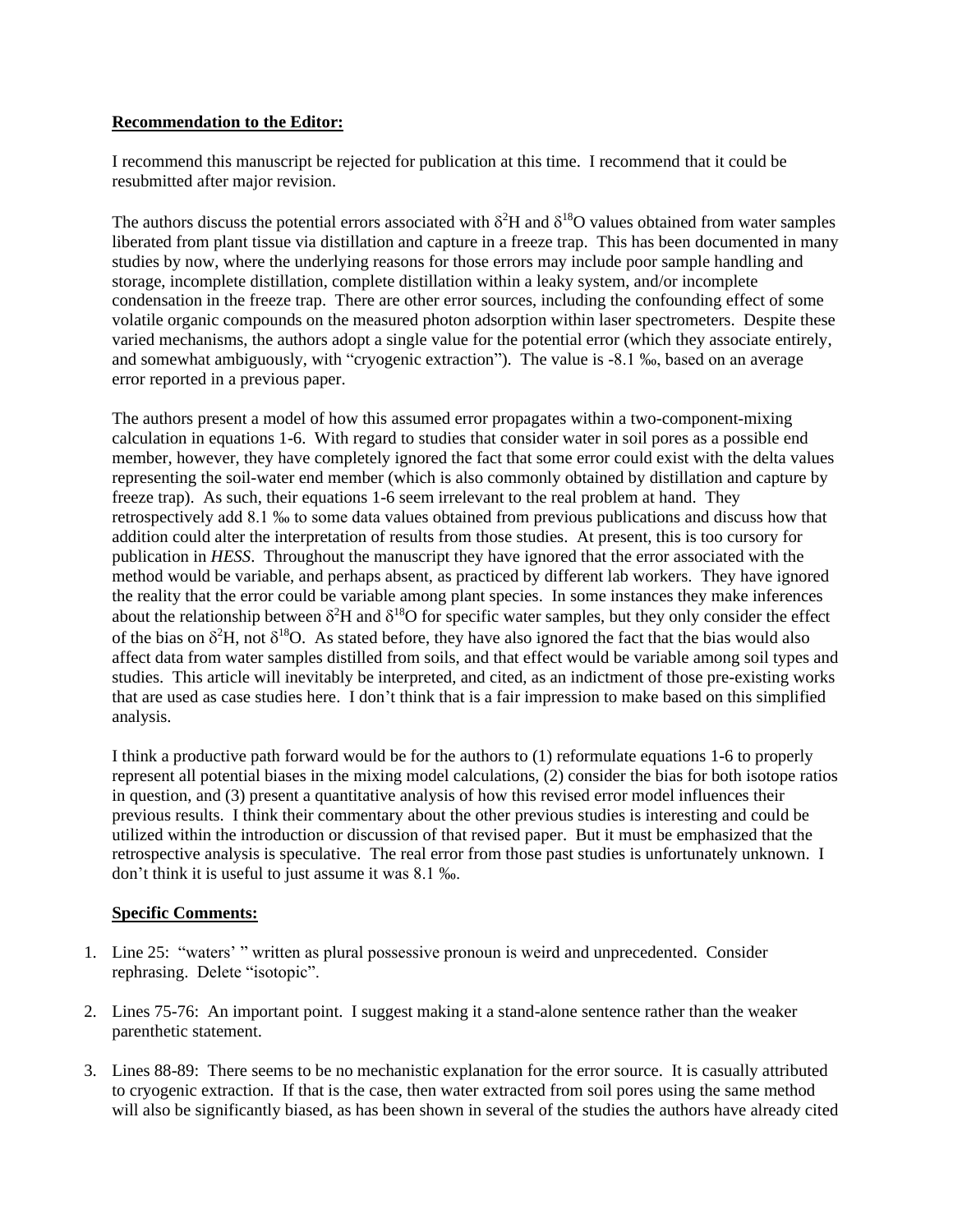[e.g., *Natalie Orlowski et al.*, 2016a]. Yet, the authors are choosing to ignore that. Despite the conditional statements provided here by the authors, the results of this retrospective analysis will inevitably be interpreted and cited as indictments of some of the studies chosen. Leaving that impression is quite unfair to the authors of those previous studies considering that the whole error model just presented in the preceding equations is known, at the outset, to be fundamentally inadequate. There is of course the other problem that analysis of water volumes extracted from plant tissue via laser spectroscopy may be further confounded due to presence of volatile ethanol and methanol gases [*Leen et al.*, 2012]. This would be less of an issue, or not at all an issue, for many water samples extracted from soils if their dissolved organic carbon content was markedly lower than found in plant tissues.

- 4. Lines 91-92: These sentences only emphasize that the analysis is quite indefinite. I think this would perhaps be better as a technical note, with the scope limited to the retrospective analysis of the authors' own work. Further, the use of the single value 8.1 ‰ as the correction factor is proclaimed by the authors to be even a simplification of the real range of errors reported by Chen.
- 5. Lines 107-146: The error in results from two-component-mixing calculations attributed to putative bias from cryogenic extraction might even be viewed as marginal here in comparison to the uncertainty that results from the spatial variability (vertical and horizontal) of delta values in soils. If the uncertainty around the average delta value at any depth is integrated into the two-end-member mixing model [e.g., as demonstrated by *Genereux*, 1998], then the results are made even more ambiguous than they are due to this putative effect of cryogenic distillation. Honestly, we just need to stop talking about plants preferentially using water from 20-cm depth, or 70-cm depth, or any other. Woody stemmed plants grow root systems that extend meters below ground [*Schenk and Jackson*, 2002]. They invest perhaps 30% or more of the carbon they assimilate through photosynthesis into the revitalization and maintenance of the fine root systems. Yet, are we supposed to think that it became evolutionarily-advantageous to these plants to make use of only a tiny fraction of that root system that exists at one depth or another? It is a silly notion that is only further propagated when hydrologists continue to write sentences like these implying that it is even plausible. Unless the vertical variation in delta values of soil water is characterized in detail, and unless the delta values from xylem samples fall at one or the other extreme ends of that range, then there are myriad possible mixtures of water than can yield any particular delta value measured in water from xylem cells.
- 6. Line 168: Or you could/should cite [*Dansgaard*, 1964] since they demonstrate the same facts almost 60 years ago, or [*Rozanski et al.*, 1993].
- 7. Lines 182 183: Perhaps more reliable, but I think this is pure speculation. Exactly the opposite is true with regard to soil samples. Cryogenic distillation tends to more strongly influence  $\delta^{18}O$  values than  $\delta^2H$ , possibly due to oxygen exchange with carbonate minerals or with hydroxyl groups in clay minerals [*Meibner et al.*, 2014]. And the effect is variable depending on clay content [*N. Orlowski et al.*, 2016b]. But these effects are entirely ignored here, which I think leaves equations 1-6 being essentially irrelevant to the real problem at hand, and the retrospective assertions made about this set of case studies as just very, very crude approximations.
- 8. Lines 193-194: Why do you think that the data points would be limited to plotting along lines with these slopes? For water in soil undergoing evaporation in the absence of precipitation, sequentially sampling the soil water day after day and measuring  $\delta^2$ H and  $\delta^{18}$ O would yield a set of data points that trend somewhat to the right, and somewhat above, the data point representing the original liquid water. As a Rayleigh distillation process with a humidity-dependent exponent (the humidity-dependent fractionation factor) the trajectory of those data points would depend on the humidity of the soil pore space just above the evaporating surface (i.e., in the theoretical semi-turbulent layer above the boundary layer), and the temporal duration of the evaporation process (as quantified by the *f* coefficient in the Rayleigh equation,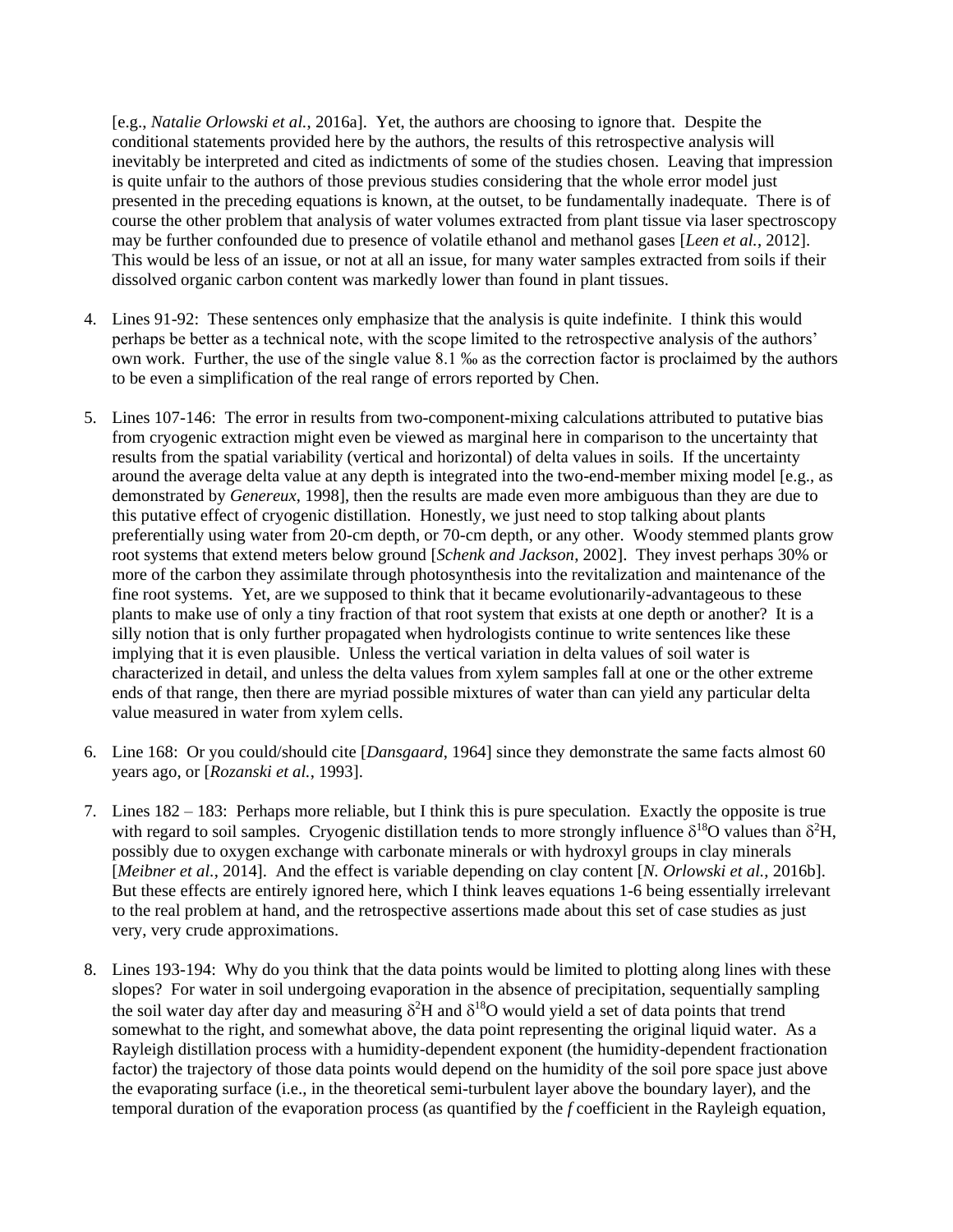representing the remaining fraction of the original water mass). Considering a line fit through those hypothetical data points, a broader range of slopes is plausible than what is stated here.

- 9. Lines 195-196: I have seen this done, for example, in the paper by Evaristo et al. cited by the authors. I have never seen any theoretical justification for this line fitting exercise. It ignores the reality that a water sample collected from soil on any given day contains collections of molecules that have drastically different residence times in the soil, have undergone different rates of evaporation, and have experienced different degrees of mixing (due to diffusion and dispersion) with other collections of water molecules that were sourced from different precipitation events. I have to believe that in some cases, if the line fitting is done via least-squares regression, that the intercept point on the Global Meteoric Water Line could be completely unrealistic, like at corresponding values of  $\delta^2$ H or  $\delta^{18}$ O that are more negative than those ever observed in precipitation. For these reasons I struggle to understand the relevance of this commentary.
- 10. Lines 208-213: What are we really supposed to infer from this, and do you really want to cast doubt on your own previous work based on this cursory analysis? You have made this correction for a presumed bias in the  $\delta^2$ H data, but have ignored the fact that an incomplete distillation could also bias the  $\delta^{18}O$ , which influences the plotting position of these data points. And again, you have also ignored the potential bias that an incomplete distillation introduces into the quantification of the soil-end-member tracer concentration. The inference here has to be confounded by these omissions, no?
- 11. Line 230: I don't think you should ignore this work [*Genereux*, 1998], which is an important contribution and precedes all the other works you have cited.

## **Cited References:**

Dansgaard, W. (1964), Stable isotopes in precipitation, *Tellus*, *16*(4), 436-468, doi:10.3402/tellusa.v16i4.8993.

Genereux, D. (1998), Quantifying uncertainty in tracer-based hydrograph separations, *Water Resources Research*, *34*(4), 915-919.

Leen, J. B., E. S. F. Berman, L. Liebson, and M. Gupta (2012), Spectral contaminant identifier for offaxis integrated cavity output spectroscopy measurements of liquid water isotopes, *Rev. Sci. Instrum.*, *83*(4), doi:044305

10.1063/1.4704843.

Meibner, M., M. Kohler, L. Schwendenmann, D. Holscher, and J. Dyckmans (2014), Soil water uptake by trees using water stable isotopes--a method test regarding soil moisture, texture and carbonate, *Plant Soil*, *376*, 327-335.

Orlowski, N., D. L. Pratt, and J. J. McDonnell (2016a), Intercomparison of soil pore water extraction methods for stable isotope analysis, *Hydrol. Process.*, n/a-n/a, doi:10.1002/hyp.10870.

Orlowski, N., D. L. Pratt, and J. J. McDonnell (2016b), Intercomparison of soil pore water extraction methods for stable isotope analysis, *Hydrol. Process.*, *30*(19), 3434-3449, doi:10.1002/hyp.10870.